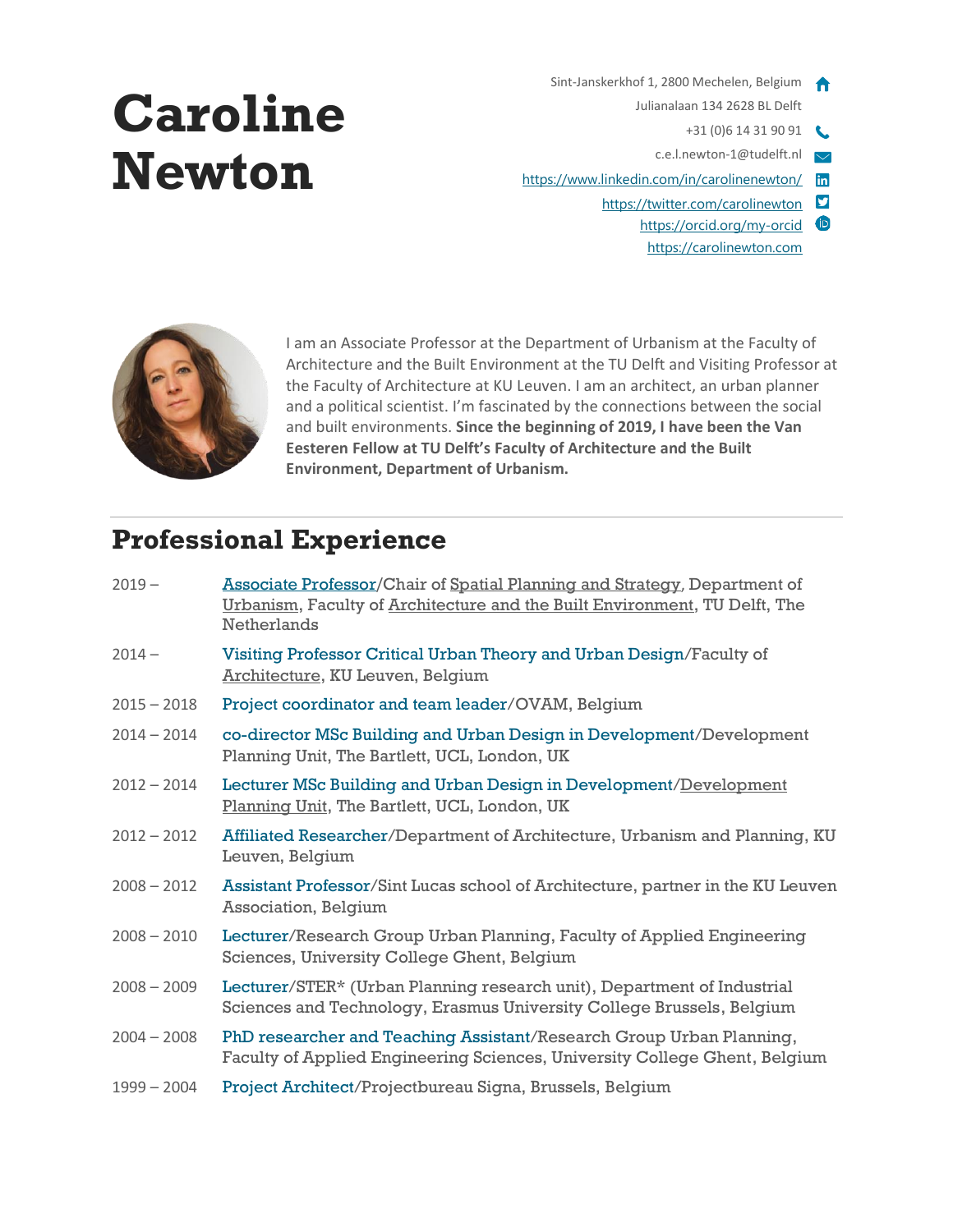## **Education**

| $2004 - 2008$ | PhD in Science (Geography)/Department of Earth and Environmental<br>Sciences, Faculty of Science, KU Leuven, Belgium. Title: Social Housing, Urban<br>Policy and Social Capital: spatial interrelations in Cape Town. (no grades at<br>PhD level at KU Leuven). |
|---------------|-----------------------------------------------------------------------------------------------------------------------------------------------------------------------------------------------------------------------------------------------------------------|
| $2012 - 2014$ | Professional Certificate in Teaching and Learning in Higher and Professional<br>Education/Institute of Education, London, UK                                                                                                                                    |
| $2002 - 2004$ | Master (licentiaat) in Political Science (Cum Laude)/Vrije Universiteit Brussel,<br>Belgium                                                                                                                                                                     |
| $2001 - 2002$ | Bachelor (kandidaat) in Political and Social Science/Vrije Universiteit Brussel,<br>Belgium                                                                                                                                                                     |
| $1999 - 2004$ | Master in Urban Design and Spatial Planning (Magna Cum Laude)/CVO<br>hogere leergangen Sint-Lukas: Stedenbouw (besluit Vlaamse Regering<br>12.09.2004), Brussels, Belgium                                                                                       |
| 1996 - 1999   | Master (licentiaat) in Architecture/Hogeschool voor Wetenschappen en Kunst,<br>departement Architectuur Sint-Lucas Brussel, Belgium                                                                                                                             |
| 1994 - 1996   | Bachelor (kandidaat) in Architecture/Hogeschool voor Wetenschappen en<br>Kunst, departement Architectuur Sint-Lucas Brussel, Belgium                                                                                                                            |

# **Grants and Research Projects**

De Decker, P (co-PI), Newton, C. (co-PI) and Uyttebrouck, C. (I) (2021) NeW-BLIV Post-Covid housing supply in the Brussels Capital Region: changes in location choices, new forms of live-work housing and adapted built environments. Innoviris Prospective Research call. KU Leuven budget: **322.618 euro**

Newton, C. (PI) (2021) Extension - WHO clinic refurbishment helpdesk. Supporting the WHO's Techné network in their fight against COVID19. Grant from the TU Delft University fund of **4.536 euro**.

Newton, C. (PI) (2020) WHO clinic refurbishment helpdesk. Supporting the WHO's Techné network in their fight against COVID19. Grant from the TU Delft University fund of **19.440 euro**.

Newton, C. and Lee, R. (2020) Buildings blocks for pandemic proof living environments. Four-year project, budget estimate TU Delft budget: **239.000 euro**.

Newton, C. (Lead), De Wandeler K. and De Decker P. (2016-2019) Resilient Urban Development in Secondary Cities in Transition. Approximate budget (KU Leuven): **33.600 euro**

Griffin, L. (co-Lead), Newton C. (co-Lead), Penner, B., Montague, L and Raghuram, P. (2014-2015) Conversations on Space and Power in the City: Mapping, Acting, Visioning. Budget (DPU, UCL): **£8.656**

De Decker P. (PI) and Newton C. (co-PI) (2011-2012) The Changing Discourse on Social Housing in Flanders. Budget (KU Leuven): **5.000 euro**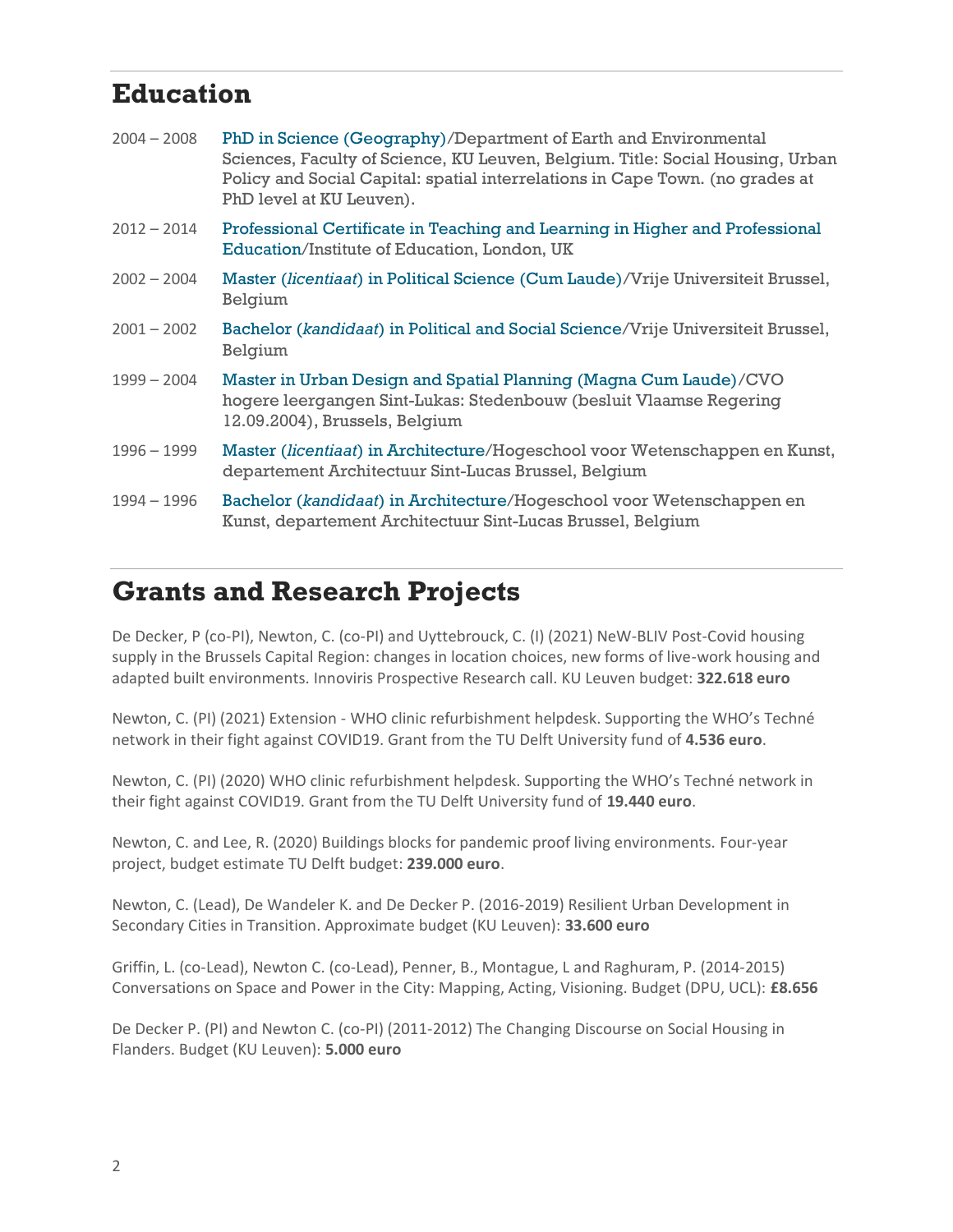## **Awards**

2019 – 2024 [Van Eesteren Fellow/](https://vaneesterenfellowship.org/)Department of Urbanism, Faculty of Architecture and the Built Environment, TU Delft, The Netherlands

# **(co-)Organization of conference, colloquia, workshops and curatorship**

| 2021      | Van Eesteren lecture series 2021/organiser of five online lectures (dr. Barbara Lipietz,<br>UCL, London; dr. Rudolf Perold, Cape Peninsula University of Technology, Cape Town;<br>Witee Wisuthumporn, Bankok; prof. Vanesa Castan Broto, University of Sheffield) and a<br>final on-site panel on engaged planning. |
|-----------|----------------------------------------------------------------------------------------------------------------------------------------------------------------------------------------------------------------------------------------------------------------------------------------------------------------------|
| 2020      | Urban Thinkers Campus (UTC) 'Manifesto for a Just City/ co-organizer of a digital lecture<br>and debate series composed of four sessions sponsored by the world urban campaign<br>$(9.11.20 - 30.11.20)$                                                                                                             |
| 2020      | Urban Thinkers Campus (UTC) 'The New Urban Normal. Urban Sustainability and<br>Resilience Post Covid-19/ co-organizer of a digital lecture and debate series composed of<br>four sessions sponsored by the world urban campaign (June and July 2020)                                                                 |
| 2014      | Workshop/Transnational studios: pedagogical, epistemological and ethical challenges.<br>Joint workshop and seminar DPU (BUDD) - UNC (Maestría de Estudios Urbano-<br>Regionales), Medellin, Colombia (03.04 -04.04 2014).                                                                                            |
| 2013      | Urban Lab Cities Methodologies/member of the curatorial committee for 'translating<br>the city, performing the city', UCL, London (23-26.04.2013)                                                                                                                                                                    |
| 2012      | Graduate Exhibition/curator for 'design in context, KU Leuven, Faculty of Architecture,<br>Brussels (29.06-01.07.2021)                                                                                                                                                                                               |
| 2012      | Fragile's <sup>®</sup> /organiser of the 2 <sup>nd</sup> international student conference, Ghent (27-29.03.2012)                                                                                                                                                                                                     |
| 2011      | Fragile/organiser of the 1 <sup>nd</sup> international student conference, Brussels and Ghent (06-<br>07.04.2011)                                                                                                                                                                                                    |
| 2010-2012 | URBS workshops/two workshops/seminars per year with the urbs collective on the<br>development of sustainable neighbourhoods in Brussels.                                                                                                                                                                             |
| 2010      | Co-housing workshop/workshop on the future possibilities of co-housing. Ghent,<br>Belgium (14.10.2010)                                                                                                                                                                                                               |
| 2010      | Sustain@Brussels/with the URBS collective: International symposium on European best<br>practices for sustainable urban renovation, particularly as part of European financing<br>programmes (structural funds). Brussels (19.09.2010)                                                                                |
| 2010      | The University and Urban Transformation/workshop on the future role of the University<br>of The Western Cape in urban regeneration and spatial redevelopment. Cape Town,<br>South-Africa (13-17.03.2010)                                                                                                             |

# **Conference track leader and/or scientific committee member**

2021 IFOU/member of the scientific committee and chair of the track 'Metropolization and the Right to the City' track (25-27.11.20221)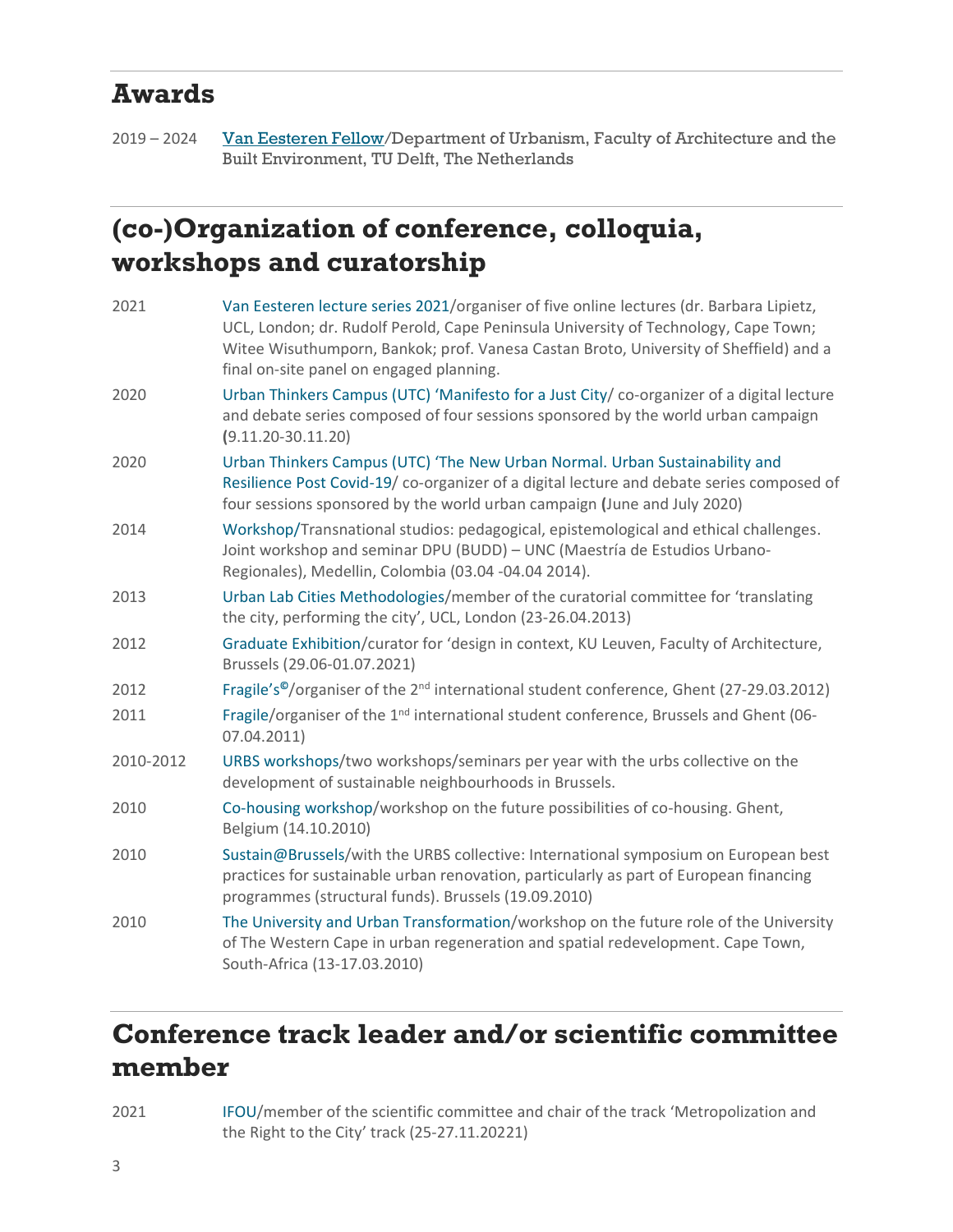- 2021 Crossing Boundaries/ member of the scientific committee and chair of the track 'Urban Transformation for Circular and Sustainable Cities' (23-24.03.21)
- 2019 World resource Forum/co-organising a plenary session 'Cities and Regions as Laboratories for Circular Change' with Saskia Sassen, a master class with Saskia Sassen and a movie panel debate (24-27.02.2019)

## **Expert Panels**

- 2011 GECORO (Advisory committee for spatial planning) city of Mechelen/Expert socio-spatial planning.
- 2021 Advisory Committee BRM (Spatial Policy Plan) city of Mechelen/ Expert socio-spatial planning.

## **Board Membership**

2012- Journal of Housing and the Built Environment/ member of the editorial board

## **Membership in Scholarly Societies**

Research [Committee](http://www.rc21.org/en/rc21-introduction/) 21 (RC21) on Sociology of Urban and Regional Development of the International Sociological Association [Regional Studies Association](https://www.regionalstudies.org/) (RSA) [International Society of City and Regional Planners](https://isocarp.org/) (ISOCARP)

### **Research Groups memberships**

| 2019-     | Research Group Alt Shift* (Altering Practices for Urban Inclusion), KU Leuven        |
|-----------|--------------------------------------------------------------------------------------|
| 2018-     | Research Group P.PUL (Planning for People, Urbanity and Landscape), KU Leuven        |
| 2012-2014 | Urban Transformations Research Cluster, Development Planning Unit, The Bartlett, UCL |
| 2008-2012 | Research Group SpaceS (research group on Space and Society), KU Leuven               |

## **Invited keynotes and lectures**

- 19) Newton, C. (2021) Panel seminar Karachi. Seen from a distance. Talk: Emerging Gender and Community Relations. 12.05.2021
- 18) Newton, C. (2021) Panel Atelier Oostflank: Salon Internationaal. (Haarlemmermeer) 11.12.2020
- 17) Newton, C. (2019) Discussant for Beirut's Heritage: Rebuilding & Preserving the Soul of the City. Online event. 17.09.2020
- 16) Newton, C. (2020) Pathologies of neo-liberal urban planning. SPS Seminar Delft (online) 23.04.2020
- 15) Newton, C. (2019) De Ziel van de Stad is Ruimtelijk verankerd. Keynote at lezing 37: De Ziel van de stad. Pakhuis De Zwijger, Amsterdam. 28.10.2019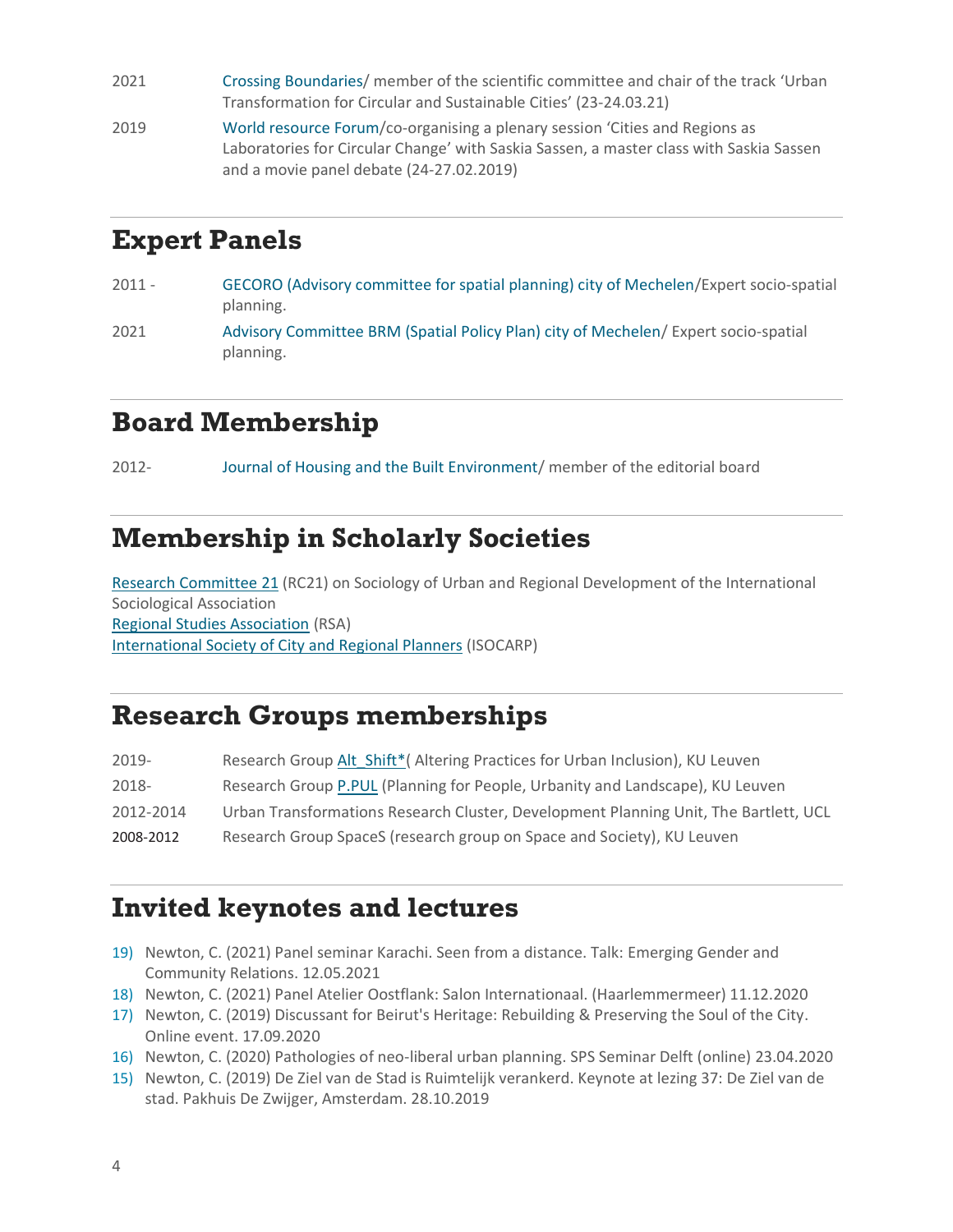- 14) Newton, C. (2017) Pilootprojecten Terug in Omloop. Keynote at Colloquium Tijdelijk anders Bestemmen. Ghent 11.10.2017
- 13) Boano C. and Newton C. (2014) Design the Undesignable. Invited lecture at Universidad Nacional de Colombia (Medellin, Colombia) 03.04.2014
- 12) Newton, C. (2014) Designing Cities. Spatial organisation, built form and urban design. Invited lecture at University of Battambang (Cambodia**)** 09.05.2014
- 11) Newton, C. (2013) Spatial Quality as an Activator for Change. Keynote SPINDUS conference: hoe de kwaliteit van de (publieke) ruimte verhogen? Plaatsen maken voor mensen, voorbij ontwerp, planning en sociale innovatie. Antwerpen 10.12.2013
- 10) Newton C. (2013) The racialized geographies of apartheid and the inertia of space. Invited lecture at LSE course Race and Space (London). 20.11.2013
- 9) Newton, C. (2013) Another Architect … a talk about critical design and activating insurgent practices. Keynote at the Pyblik seminar on the intercultural. Brussels 29.03.2013
- 8) Special Invitation for the International Design Workshop (14 26 august) 2012 Universidad Centroamericana "José Simeón Cañas", UCA (San Salvador). Theme: Urban space interventions in Historical Centers. Proposal for Public Spaces and Housing in Historical Centers. Interventions in Santa Ana city, El Salvador.
- 7) Newton, C. (2012) Lecture at the International Design Workshop (14-26 august) 2012 Universidad Centroamericana "José Simeón Cañas", UCA (San Salvador). Theme: Urban space interventions in Historical Centers. Proposal for Public Spaces and Housing in Historical Centers. Interventions in Santa Ana city, El Salvador. (23.08.2012)
- 6) Newton, C. (2011) From Shack Dweller to Home-Owner… Or how a change in ways of residing also transforms the people. International Visurf Nordic-Baltic Colloquium: Visions of Residential Futures. Housing in Transformation. Göteborg, Sweden, Chalmers Architecture 22-23 (24-25) September 2011
- 5) Newton, C. (2011) De Erfenis van het modernistisch Utopia. Een kritische benadering. Keynote. Studiedag Kritiek van de utopische verbeelding, KVS Brussel 31.05.2011
- 4) Newton, C. & De Muynck T. (2010) Studie "Te veel de stenen, te weinig de mensen", verkennende inventaris Groepswonen in Vlaanderen. Studiedag Groepswonen (workshop co-housing). Ghent. 14.10.2010
- 3) Newton, C. (2010) Social Housing, Urban Policy and Social Capital: Spatial Interrelations in a Third World Context (Cape Town, South Africa). Thursday 22nd July 2010, Wathanyu Na Thalang Room, NHA (National Housing Association, Bangkok, Thailand)
- 2) Newton C. (2010) Housing issues in South Africa: some reflections on both Policy and Grassroots approaches and their effects on the ground. Thursday 22nd July 2010, Wathanyu Na Thalang Room, NHA (National Housing Association, Bangkok, Thailand)
- 1) Newton C. (2009) Social Housing, Urban Policy and Social Capital: Spatial Interrelations in a Third World Context (Cape Town, South Africa. Invited lecture at the University of Stellenbosch (South-Africa) 30.09.2009

## **Public Engagements and Media Coverage**

| 2021      | Interview with Maarten van Ham and Caroline Newton on 'The ability (or inability to<br>attain a better life'.                                                         |
|-----------|-----------------------------------------------------------------------------------------------------------------------------------------------------------------------|
| 2020      | Article in Delftse Post: Uitdagingen en kansen voor de Kuyperwijk (on the work of the<br>students in the course Social Inequality and the City, Diversity and Design) |
| 2020-2021 | WHO Techné member, pro-bono work supporting the WHO Techné network during the<br>COVID-19 pandemic. Interview                                                         |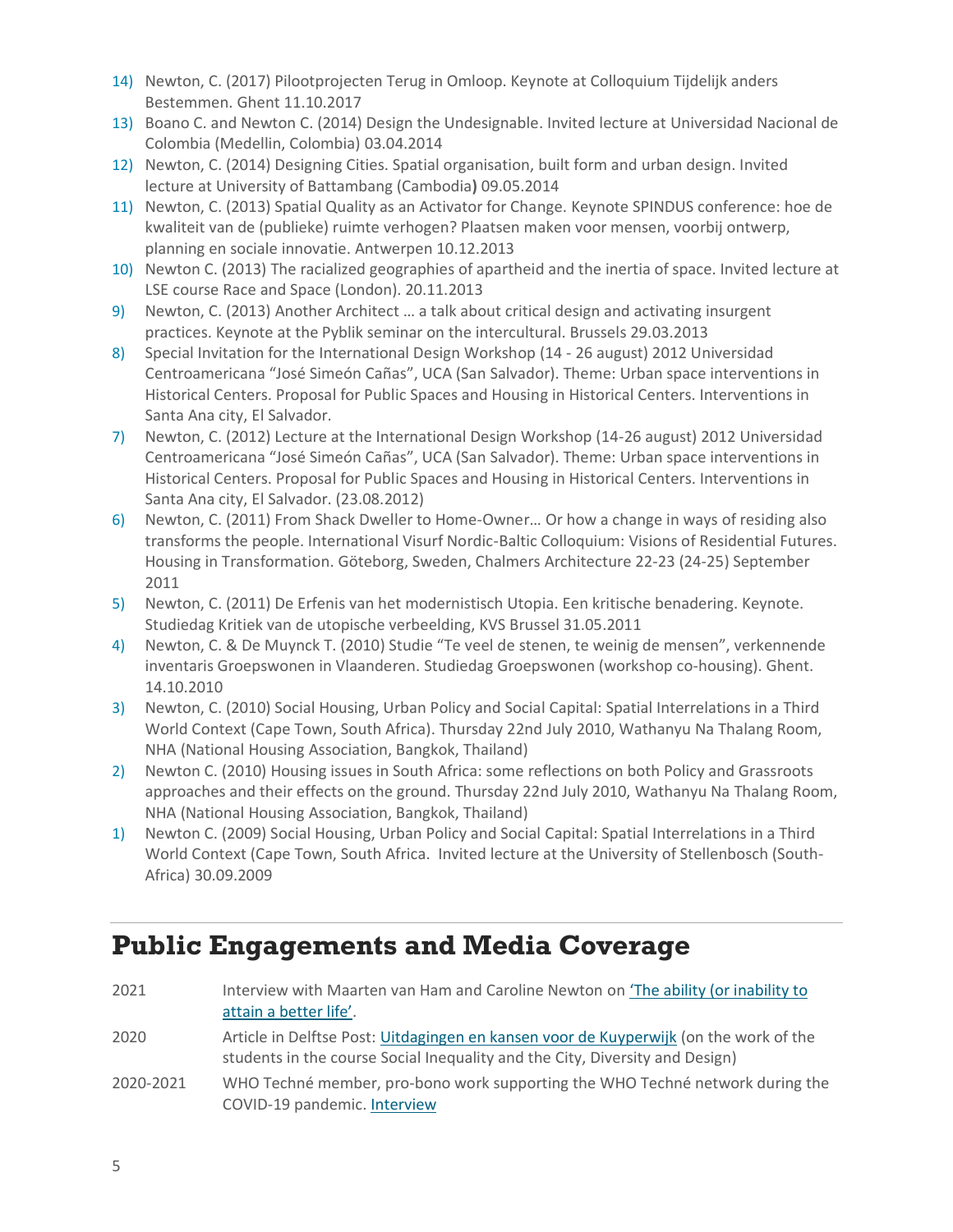2016 De Decker, P., Meeus, B., Newton, C., Pannecoucke, I., Schillebeeckx, E., Volckaert, E., & Verstraete, J. (2016). [Recht op wonen? Yes we can! De Morgen.](https://www.demorgen.be/nieuws/recht-op-wonen-voor-iedereen-yes-we-can~b5e22708/) Persgroep. 2016 De Decker, P., Meeus, B., Newton, C., Pannecoucke, I., Schillebeeckx, E., Volckaert, E., & Verstraete, J. (2016). [Dag tegen Armoede: "Nog altijd heeft grote groep Vlamingen](https://www.knack.be/nieuws/belgie/dag-tegen-armoede-nog-altijd-heeft-grote-groep-vlamingen-geen-betaalbare-en-kwalitatieve-woning/article-opinion-764769.html?cookie_check=1621172930) geen [betaalbare en kwalitatieve woning."](https://www.knack.be/nieuws/belgie/dag-tegen-armoede-nog-altijd-heeft-grote-groep-vlamingen-geen-betaalbare-en-kwalitatieve-woning/article-opinion-764769.html?cookie_check=1621172930) Knack.Be. Roularta.

### **PhD Supervision and examination**

#### **PhD Supervision**

- 2021- TBC, Faculty of Architecture and the Built Environment, TU Delft. Title: Pandemic Proofing Cities
- 2021- Haoxiang Zhang, Faculty of Architecture and the Built Environment, TU Delft. Title: Hulya Ertas, Faculty of Architecture, KU Leuven, Belgium. Title: "Commons Architecture"
- 2014-2019 Cristian Olmos Herrera, Development Planning Unit, The Bartlett, UCL London. Title: "[Hydrosocial territories in the Atacama Desert: an ethnographic analysis of changing](https://discovery.ucl.ac.uk/id/eprint/10074956/)  [water practices in Toconao, Chile](https://discovery.ucl.ac.uk/id/eprint/10074956/)" (successfully defended on 11.01.2019)

#### **PhD Committee member**

- 2019- Rosaura Romero, Faculty of Architecture, KU Leuven, Belgium. Title: "Networked Spatial Practices"
- 2019- Aurelie De Smet, Faculty of Architecture, KU Leuven, Belgium. Title: "Increasing urban resilience through solidary appropriation of urban Waiting Spaces in Brussels"
- 2015-2019 Menatalla Ahmed, University of Antwerp, Faculty of Design Sciences. Title: ["To Be Seen:](https://repository.uantwerpen.be/docman/irua/7cef5f/162616.pdf)  Nubian Displacement and en-[gendered Resistance in 'Public' Space"](https://repository.uantwerpen.be/docman/irua/7cef5f/162616.pdf) (successfully defended on 03.10.2019)

#### **PhD Examiner**

| 2021 | Louis Volont, Faculty of Social Sciences, University of Antwerp, Belgium. Title:<br>Shapeshifting. The Production of Commons Space.                                                                                                                                             |
|------|---------------------------------------------------------------------------------------------------------------------------------------------------------------------------------------------------------------------------------------------------------------------------------|
| 2020 | Belinda Verster, Faculty of the Built Environment, Cape Peninsula University of<br>Technology, Cape Town, South-Africa. Title: Collaboration as a Professional Value<br>Attribute in Urban Planning and Planning Education: A Social Practice Perspective.                      |
| 2019 | Anele Horn, Department of Geography and Environmental Studies, Stellenbosch<br>University, South-Africa. Title: An analysis of an urban edge as urban growth<br>management instrument: Cape Town, South Africa.                                                                 |
| 2019 | Elise Schillebeecks, Faculty of Architecture KU Leuven and the University of Antwerp,<br>Belgium. Title: Aankomstwijken in Vlaanderen. Een onderzoek naar gelokaliseerde<br>bronnen voor het aankomst- en transitieproces van migranten (arrival neighbourhoods<br>in Flanders) |
| 2019 | Hanne Van Reusel, Faculty of Architecture KU Leuven, Belgium and the Dipartimento di<br>Architetture e Design, Politecnico di Torino, Italy. Title: (be)longing. Commonplace<br>architecture with a feminine attitude.                                                          |
| 2019 | Julie Marin, Faculty of Engineering Science K.U. Leuven, Belgium. Title: Circular Economy<br>Transition in Flanders. An Urban Landscape Design Contribution.                                                                                                                    |
| 2018 | Ignacia Ossul, Development Planning Unit, The Bartlett, UCL London, UK. Title: The<br>Politics of Home-Making: The case of informal settlements in Vina del Mar, Chile.                                                                                                         |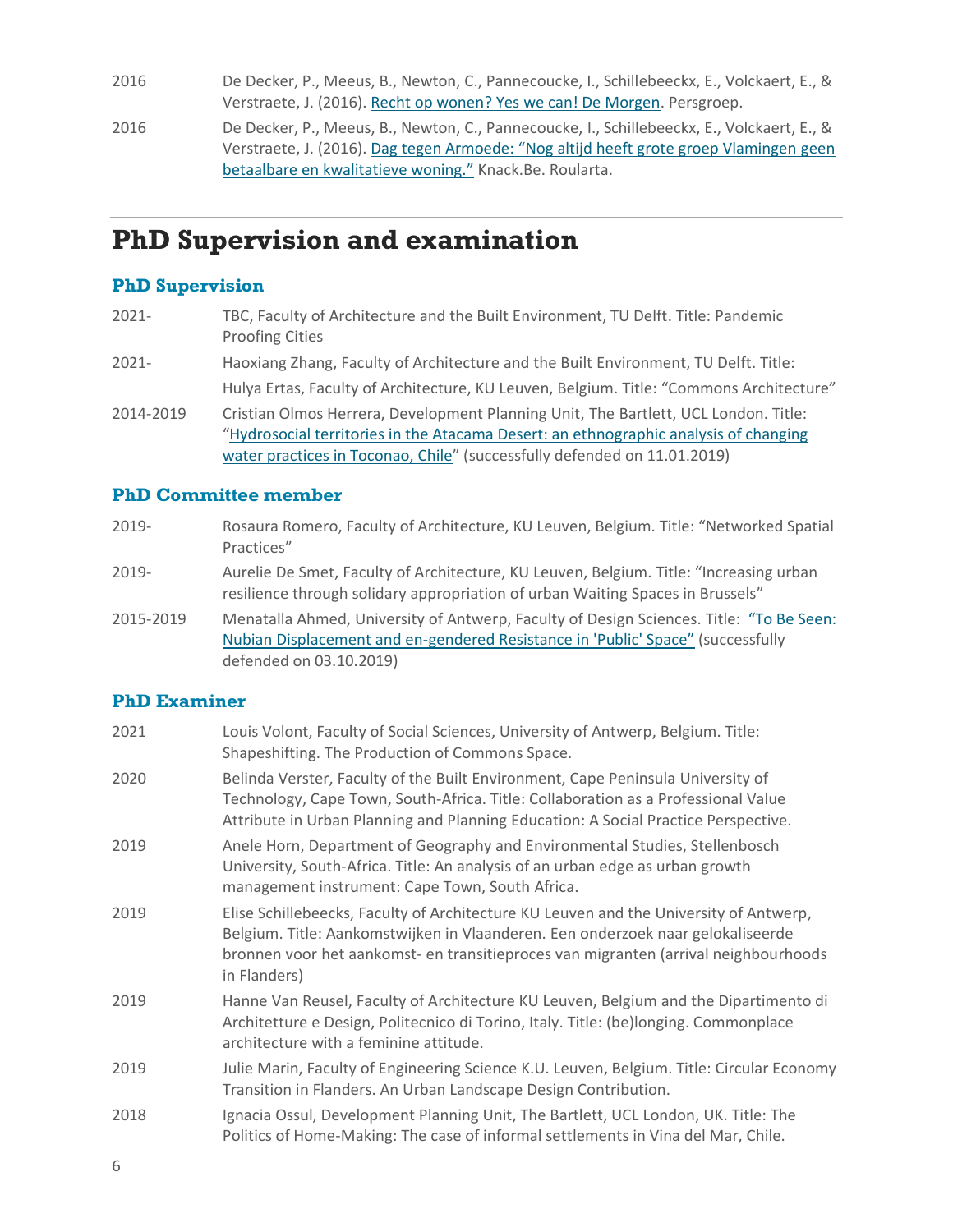| 2018 | Rudolf Perold, Faculty of Architecture and Arts at Hasselt University and the Faculty of<br>Arts and Social Sciences at Stellenbosch University, South-Africa. Title: Informal<br>Capacities. Exploring grounded architectural practice in transitions to sustainable<br>urbanism in Cape Town. |
|------|-------------------------------------------------------------------------------------------------------------------------------------------------------------------------------------------------------------------------------------------------------------------------------------------------|
| 2015 | Rubi Oriard Colin, Development Planning Unit, The Bartlett, UCL London, UK. Title: Street<br>vending and its ability to produce space: the case of the Tepito market in Mexico City<br>downtown area                                                                                            |
| 2014 | Daniel Barrera Fernandez, Faculty of Tourism, University of Malaga, Spain. Title: Schools<br>of thoughts in heritage and tourism management in the historic city.                                                                                                                               |
| 2013 | Ruth Massey, Department of Geography and Environmental Studies, Stellenbosch<br>University, South-Africa. Title: An investigation into the effect of state led informal<br>settlement upgrading on governmentality: New Rest and Vrygrond, Cape Town.                                           |

### **Academic Service**

#### **External Reviews for journals and books**

Reviews for Landscape and Urban Planning, International Development Planning Review, International Journal for Urban and Regional Research (IJURR), Journal of Housing and the Built Environment, Global Discourse.

Book review for Springer (2012) and Routledge (2021).

#### **External Assessor Fellowships**

- 2017 South Africa's National Research Foundation (NRF)/Evaluation of the quality of the research outputs and standing of rated researchers
- 2011 South Africa's National Research Foundation (NRF)/Evaluation of the quality of the research outputs and standing of rated researchers

#### **External Assessor research proposals**

2020 Praktijkgericht Wetenschappelijk Onderzoek, AP Hogeschool Antwerpen

#### **Membership activities**

- 2009-2012 URBS/Expert social sustainability in a collaboration between Sint-Lucas school of Architecture (Brussels) and La Cambre school of Architecture (Brussels), bringing together experts on sustainable neighbourhood development
- 2009-2012 VISURF/Associated EU and International Network Partner in the Nordic-Baltic Researcher Network
- 2004-2010 Dynamics for Building a Better Society/participant within this 10 year joint programme between the University of the Western Cape, South Africa and the Flemish Inter-University Council (IUC)

#### **Other**

2021 Deltametropool/Next Generation Podium for Eurodelta. Supervisor student exercise: developing a vision for a sustainable Eurodelta.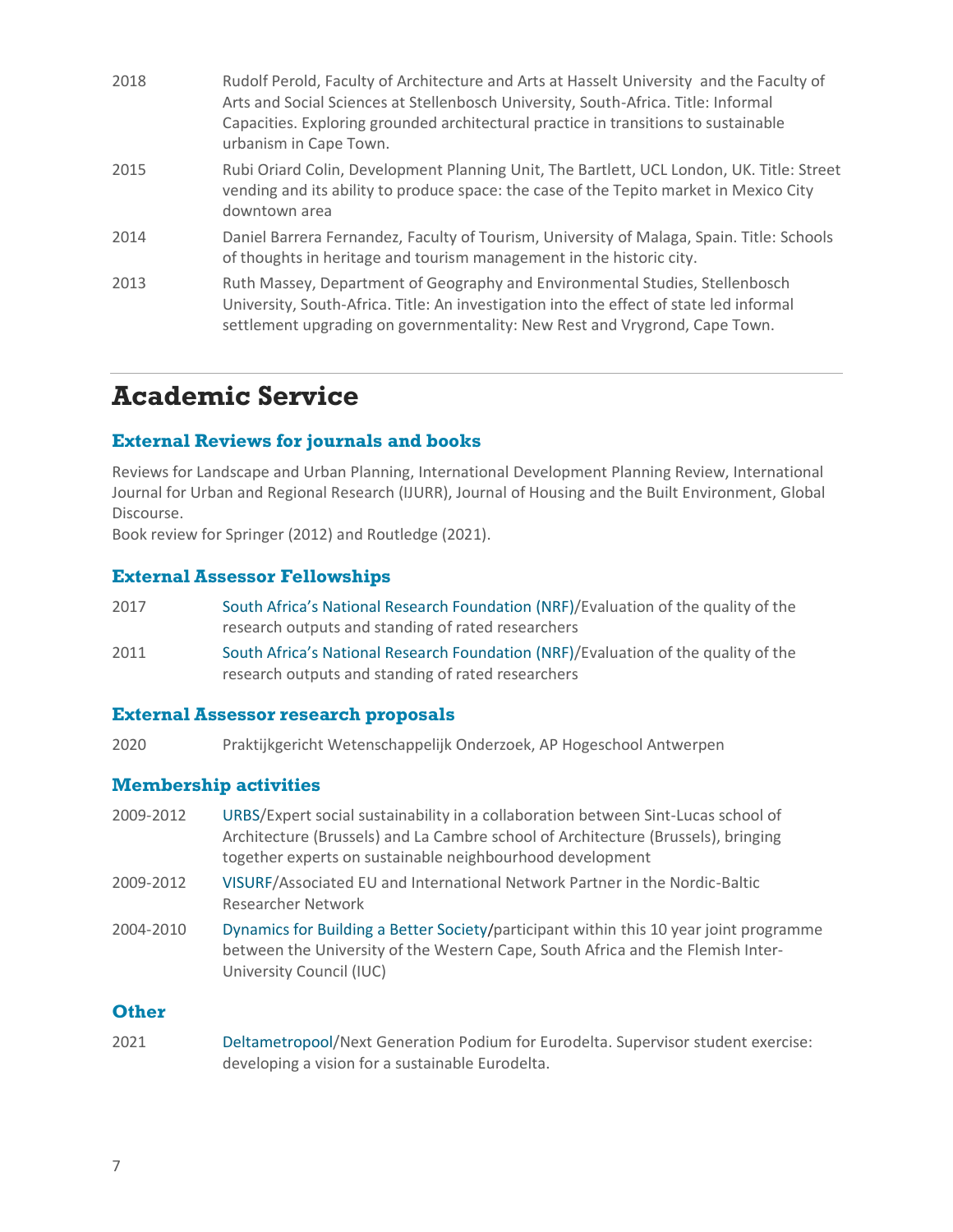## **University Service**

#### **University service Delft University of Technology**

- 2021- Member of the [Delft Deltas, Infrastructures & Mobility Initiative](https://www.tudelft.nl/infrastructures) (DIMI)
- 2021- External Examiner (gecommitteerde) for master graduations at the Faculty of Architecture and the Built Environment
- 2020- Member of the [1M Homes](https://www.tudelft.nl/en/architecture-and-the-built-environment/research/research-at-bk-bouwkunde/1m-homes) initiative
- 2020- Assessment work for BSc admission (Numerus Fixus)
- 2020- Signatory for the Professional Certificate [Inclusive and Sustainable Cities MOOC series](https://online-learning.tudelft.nl/programs/inclusive-and-sustainable-cities/)
- 2020- Co-coordinator [Rethink the City](https://online-learning.tudelft.nl/courses/rethink-the-city-new-approaches-to-global-and-local-urban-challenge/) MOOC
- 2019 Member of the [Global Urban Lab](http://www.globalurbanlab.org/about/)
- 2019 Member of the selection [committee Archiprix 2020](https://www.tudelft.nl/en/2019/bk/archiprix-selection-2020-announced/?utm_medium=email)

#### **University service KU Leuven**

- 2017-2019 Advisor Master Education Committee (revision of the curriculum)
- 2008-2012 Member of the Research Council
- 2008-2012 Member of the Steering Committee Internationalisation

#### **University service Development Planning Unit, The Bartlett, UCL**

2012-2014 Member of the Director's Advisory Group Organiser of the research hub internal meetings Diversity officer Member of the Bartlett Faculty library committee

## **Professional Development**

PhD Supervision, TU Delft (Delft) Leadership in Action (leadership Course), UCL (London) An Introduction to Research Student Supervision, UCL (London) Diversity in the Workplace, UCL (London) Recruitment and Selection HR Policy, UCL (London) Negotiation tactics, OVAM (Belgium) Leadership courses, OVAM (Belgium) Coaching, OVAM (Belgium)

## **Teaching**

As a teacher whose interests are the interrelation between spatial and social structures, between architecture, design and politics, I believe it is essential to create a safe (learning) environment in which students can question the concepts of power, spatial justice, right to the city, participatory design, and the role of the planner/architect/designer.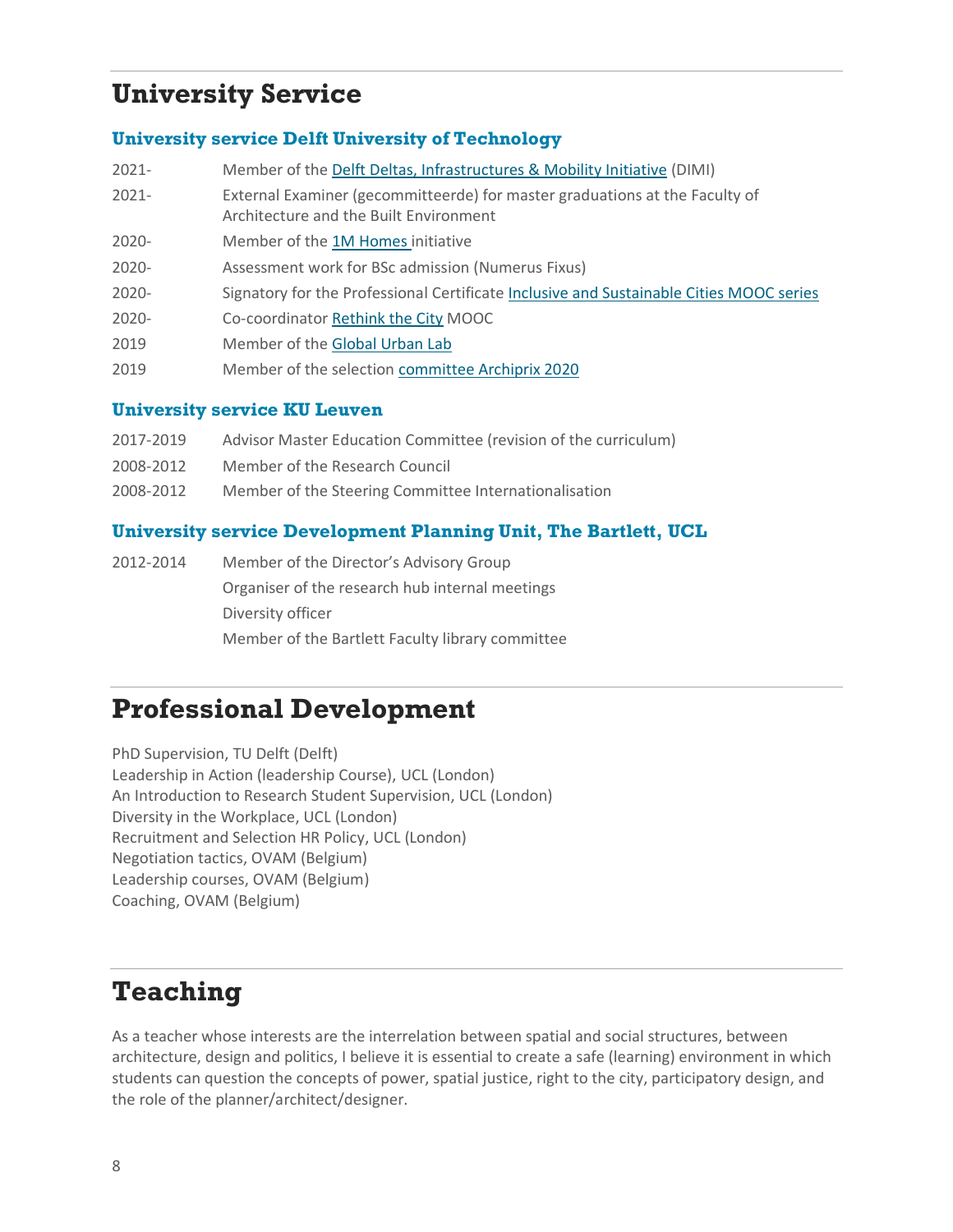### **Master thesis supervision**

| 2020-2021 | Gathanga, J. (2021) City-regions for cultural nomads: Leveraging transitory rural-urban<br>networks in Nairobi's peripheries through regional agroecological systems; A guide to<br>city-region planning in Kenya. (Honorable Mention) Faculty of Architecture and the Built<br>Environment, TU Delft. |
|-----------|--------------------------------------------------------------------------------------------------------------------------------------------------------------------------------------------------------------------------------------------------------------------------------------------------------|
| 2020-2021 | Subendran, J. (2021) Geographies of Conflict: Towards Liberation, Self-determination<br>and Spatial justice in Sri Lanka's North-East. (Cum Laude) Faculty of Architecture and the<br>Built Environment, TU Delft.                                                                                     |
| 2020-2021 | Gunnam, D. (2021) Loiter City: Spatial Strategies to redefine a woman's place in a public<br>realm. (Cum Laude) Faculty of Architecture and the Built Environment, TU Delft.                                                                                                                           |
| 2020-2021 | Ebbers, M. (2021) Reclaiming (Semi)Public Space: Two Strikes Against Living at a<br>Disadvantage. Faculty of Architecture and the Built Environment, TU Delft.                                                                                                                                         |
| 2020-2021 | van der Horst, W. (2021), Rescaling climate-induced migration: Exploring pathways for<br>an uncertain future (Cum Laude) Faculty of Architecture and the Built Environment, TU<br>Delft.                                                                                                               |
| 2019-2020 | Dimitriou, I. (2020) Bridging Nicosia: Finding common ground for building peace in the<br>contested city. Faculty of Architecture and the Built Environment, TU Delft (2nd<br>supervisor)                                                                                                              |
| 2019-2020 | Maes, N. (2020). Blijf-in-uw-kot-ervaring: De beleving van het wonen in coronatijden in<br>verschillende woonmilieus en de impact hiervan op de woonwens. Leuven: KU Leuven.<br>Faculteit Architectuur.                                                                                                |
| 2019-2020 | Carpentier, L. (2020). How can policy makers benefit from informal actor involvement to<br>develop a sustainable waste management for the city of Srei Sophon, Cambodia?<br>Leuven: KU Leuven. Faculteit Architectuur.                                                                                 |
| 2019-2020 | Compernolle, W. (2020). Een dynamische en natuurlijke zeewering voor de Westkust.<br>Leuven: KU Leuven. Faculteit Architectuur.                                                                                                                                                                        |
| 2019-2020 | der Haegen, E. (2020). Het activeren van leegstand als strategie om woningnood te<br>bestrijden. Leuven: KU Leuven. Faculteit Architectuur.                                                                                                                                                            |
| 2018-2019 | Vanschoenwinkel, C. (2019). Circular city development in a Global South context the<br>case of Santa Cruz. Leuven: KU Leuven. Faculteit Architectuur.                                                                                                                                                  |
| 2018-2019 | Borabo, M. (2019). Inclusive Public Space, Designing in the traces of the Lebanese Civil<br>War. Leuven: KU Leuven. Faculteit Architectuur.                                                                                                                                                            |
| 2018-2019 | Timmerman, G.-J. (2019). Intersect: de participatieve ontwerptool als moderator.<br>Leuven: KU Leuven. Faculteit Architectuur.                                                                                                                                                                         |
| 2018-2019 | Vaes, J. (2018). Afdragen van verleden naar toekomst. Leuven: KU Leuven. Faculteit<br>Architectuur.                                                                                                                                                                                                    |
| 2018-2019 | Oosterlinck, J. (2018). Een theoretisch kader voor het gebruik van games in<br>participatieve ruimtelijke planningsprojecten. Leuven: KU Leuven. Faculteit Architectuur.                                                                                                                               |
| 2018-2019 | Schobben, F. (2018). Gedeelde dromen of gemeenschappelijke nachtmerries van<br>participatieve mapping? Leuven: KU Leuven. Faculteit Architectuur.                                                                                                                                                      |
| 2017-2018 | Declerck, F. (2017). Een wereldtentoonstelling als motor voor (stads)vernieuwing in de<br>Eurometropool. Leuven: KU Leuven. Faculteit Architectuur.                                                                                                                                                    |
| 2017-2018 | Van Gucht, M. (2017). De verkaveling: Adoratie, Examinatie, Exploratie. Leuven: KU<br>Leuven. Faculteit Architectuur.                                                                                                                                                                                  |
| 2017-2018 | Van Bruyssel, S. (2017). De strijd van het duinlandschap - Hoe kleine ingrepen aan<br>grenzen de duinen meer ruimte kunnen geven. Leuven: KU Leuven. Faculteit<br>Architectuur.                                                                                                                        |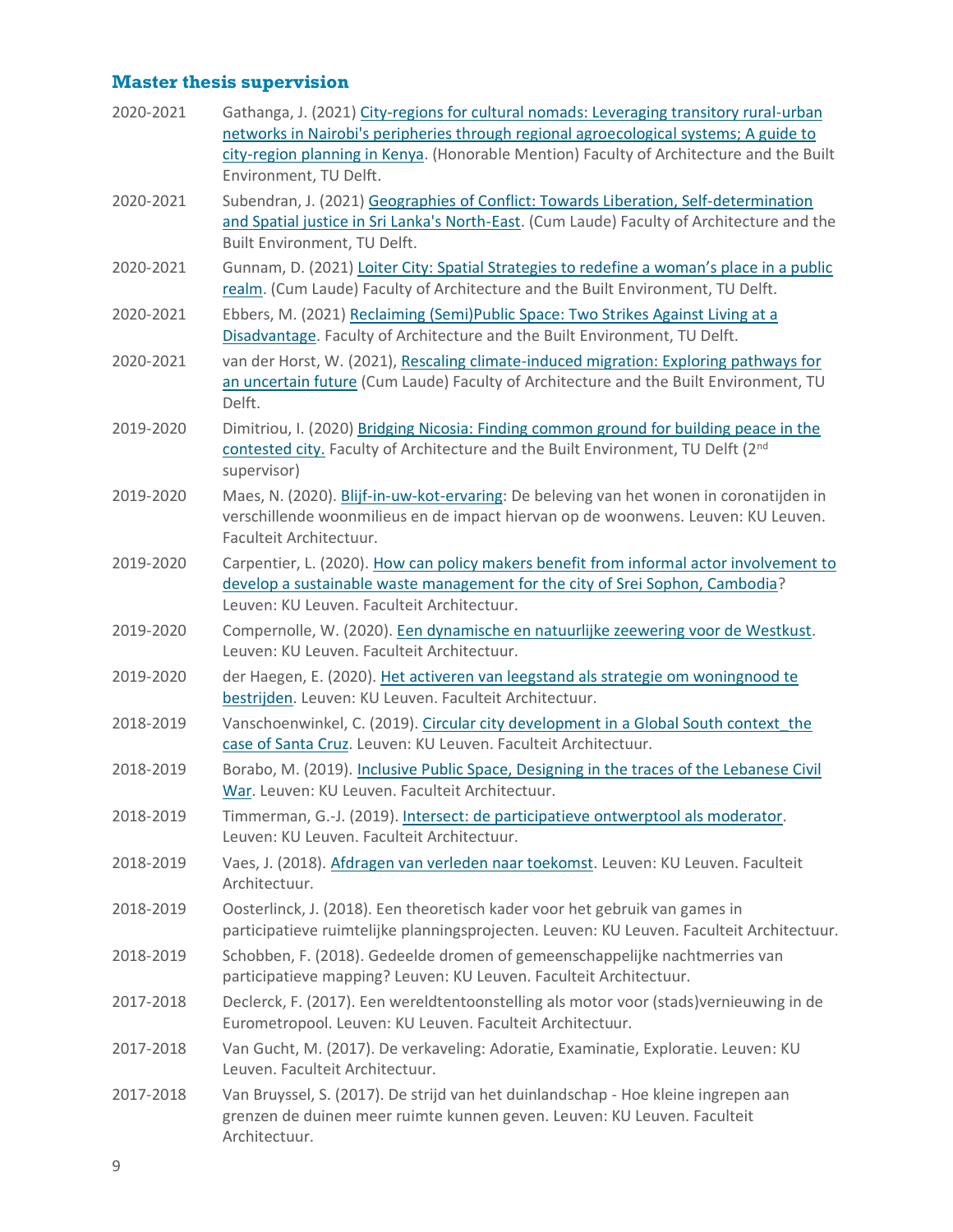2017-2018 El Ouali, A. (2017). Van tent naar thuis, Strategieën voor het duurzaam opvangen van mensen op de vlucht. Leuven: KU Leuven. Faculteit Architectuur.

### **(co-)Organization of study-trips/fieldwork and summer schools**

| 2017-2019 | Summer School/3 editions of a 10-day summer school. Title: "Resilient local urban<br>development against the backdrop of large-scale transitions, Srei Sophon, Cambodia".<br>KU Leuven and partners (Royal University of Fine Art, School of Architecture and Urban<br>Planning, Paññasastra University of Cambodia (PUC), Cambodian Institute for Urban<br>Studies (CIUS), City of Srei Sophon) |
|-----------|--------------------------------------------------------------------------------------------------------------------------------------------------------------------------------------------------------------------------------------------------------------------------------------------------------------------------------------------------------------------------------------------------|
| 2014      | Summer School/DPU SummerLab: "Medellin: Everyday Infrastructures". In collaboration<br>with Master in Urban and Regional Studies (MEUR) at Universidad Nacional de<br>Colombia, Medellin Campus (25.08 -30.08 2014)                                                                                                                                                                              |
| 2013      | Summer School/DPU SummerLab: "Rome: Occupation City". In collaboration with<br>Francesco Careri (Stalker Laboratorio Arti Civiche, Roma Tre University).                                                                                                                                                                                                                                         |
| 2014      | Fieldwork/Two-to three-week fieldwork with students in Building and Urban Design in<br>Development (DPU, The Bartlett, London) in Cambodia.                                                                                                                                                                                                                                                      |
| 2013      | Fieldwork/Two-to Three-week fieldwork with students in Building and Urban Design in<br>Development (DPU, The Bartlett, London) in Thailand.                                                                                                                                                                                                                                                      |
| 2005-2007 | Study trips/multiple trips to the Netherlands, Lyon and Marseille, Flanders (rural coastal<br>areas), Berlin                                                                                                                                                                                                                                                                                     |

### **Courses**

| 2020-     | Spatial Strategies for the Global Metropolis, TU Delft                                                                             |
|-----------|------------------------------------------------------------------------------------------------------------------------------------|
| 2019-     | Graduation Studio Planning Complex Cities, TU Delft                                                                                |
|           | Social Inequality and the City, Diversity and Design, TU Delft                                                                     |
|           | Honours Programme, TU Delft                                                                                                        |
| 2017-     | Design Studio Global South (international Master in Architecture), Faculty of<br>Architecture KU Leuven                            |
|           | Theory of Urban Planning Faculty of Architecture KU Leuven                                                                         |
| 2016-     | Urban Planning Design Studio, Faculty of Architecture KU Leuven                                                                    |
|           | Qualitative Analysis, Faculty of Architecture KU Leuven                                                                            |
| 2016-2018 | Research Seminar Socio-Spatial Planning, Faculty of Architecture KU Leuven                                                         |
| 2014-     | Critical Urban Theory, Faculty of Architecture KU Leuven                                                                           |
| 2012-2015 | Participatory Processes: Building for Development - The Bartlett's DPU, UCL                                                        |
|           | Building and urban design in Practice - The Bartlett's DPU, UCL                                                                    |
|           | Critical Urbanism Studio - The Bartlett's DPU, UCL (from September 2013 onwards)                                                   |
|           | Thesis and PhD supervision - The Bartlett's DPU, UCL                                                                               |
| 2010-2012 | Sociology (Bachelor Architecture) (Sint Lucas, Brussels & Ghent), Faculty of Architecture<br><b>KU Leuven</b>                      |
|           | Thesis supervision master students (working on South-African cases) (Master in<br>Architecture), Faculty of Architecture KU Leuven |
|           | Participation processes and policy (Master in Urban Planning), Faculty of Architecture<br><b>KU Leuven</b>                         |
|           | Theoretical Component: History & Theory (International Master), Faculty of<br>Architecture KU Leuven                               |
|           |                                                                                                                                    |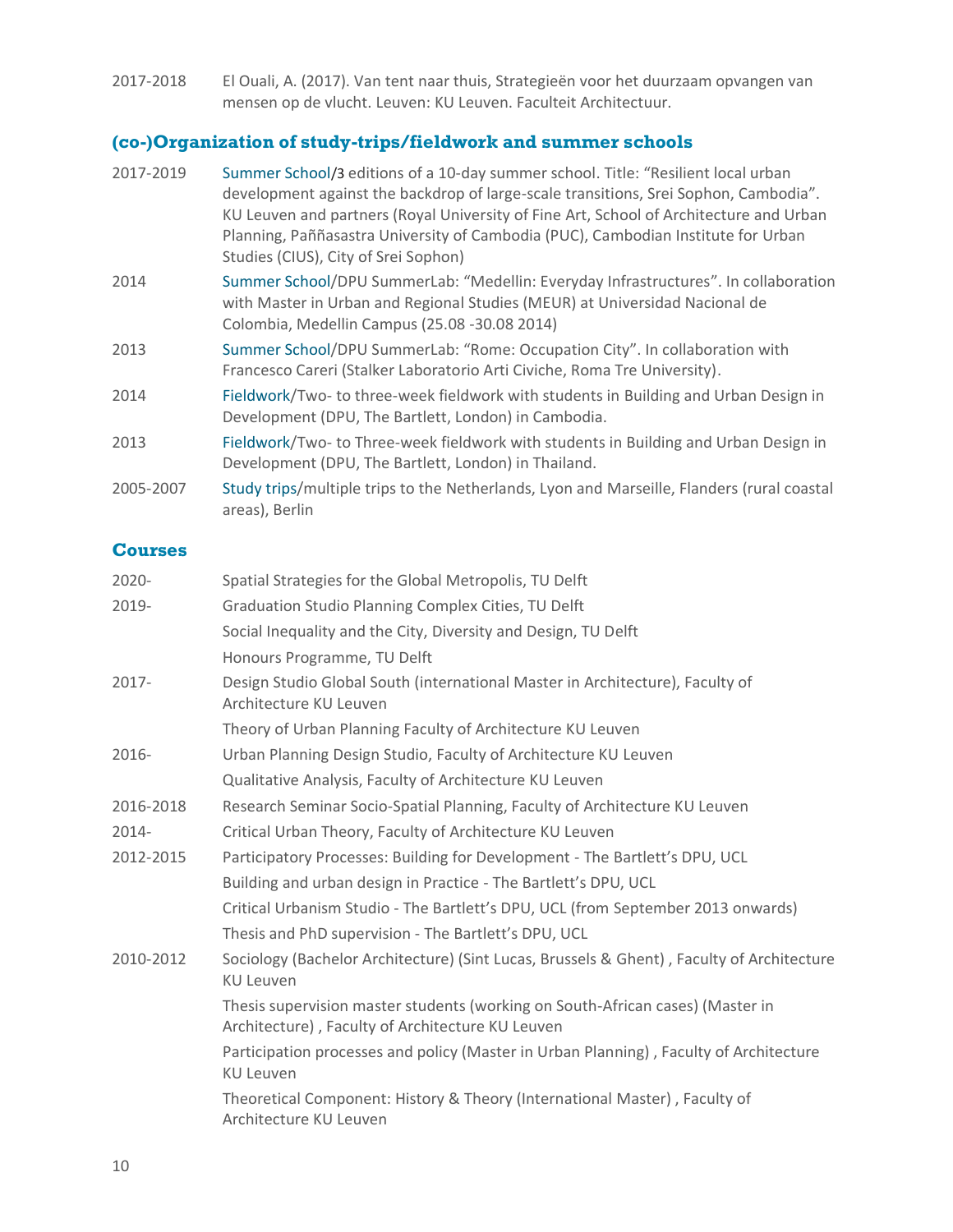|           | Critical Urban Theory (International Master), Faculty of Architecture KU Leuven                                                         |
|-----------|-----------------------------------------------------------------------------------------------------------------------------------------|
|           | Elective Power and Space (Masters in Architecture and Urban Planning), Faculty of<br>Architecture KU Leuven                             |
| 2009-2010 | Research Methodology, University College Ghent                                                                                          |
|           | Sociology (Bachelor Architecture), Faculty of Architecture KU Leuven                                                                    |
|           | Architectural Anthropology, Faculty of Architecture KU Leuven                                                                           |
|           | Participation processes and policy (Master in Urban Planning), Faculty of Architecture KU<br>Leuven                                     |
|           | Theoretical Component: History & Theory - Societal Shifts (International Master), Faculty<br>of Architecture KU Leuven                  |
|           | Architectural and Urban Theory in Contemporary Culture, Faculty of Architecture KU<br>Leuven                                            |
|           | Architectural theory 2 - Urban Design focus, Faculty of Architecture KU Leuven                                                          |
| 2008-2009 | Thesis supervision for Master students in Urban Planning, Erasmus University College,<br><b>Brussels</b>                                |
|           | Thesis supervision for Master students in Civil Engineering, concerning architectural and<br>urban elements, University College Ghent   |
|           | Thesis supervision for Bachelor students in Civil Engineering, concerning architectural<br>and urban elements, University College Ghent |
|           | Scientific Research Methodology, University College Ghent                                                                               |
|           | Cultural and Urban Geography, Erasmus University College, Brussels                                                                      |
|           | Statistics: an introduction, Erasmus University College, Brussels                                                                       |
|           | Research Methodology, Erasmus University College, Brussels                                                                              |
|           | Sociology (Bachelor Architecture), Faculty of Architecture KU Leuven                                                                    |
|           | Architectural Anthropology (Masters), Faculty of Architecture KU Leuven                                                                 |
|           | Theoretical support for design classes, Faculty of Architecture KU Leuven                                                               |
|           | Academic writing course in the International Masters Programme, Faculty of<br>Architecture KU Leuven                                    |
| 2004-2008 | Thesis supervision for Master students in Urban Planning, University College Ghent                                                      |
|           | Thesis supervision for Master students in Civil Engineering, concerning architectural and<br>urban elements, University College Ghent   |
|           | Thesis supervision for Bachelor students in Civil Engineering, concerning architectural<br>and urban elements, University College Ghent |

Urban Design Studio, University College Ghent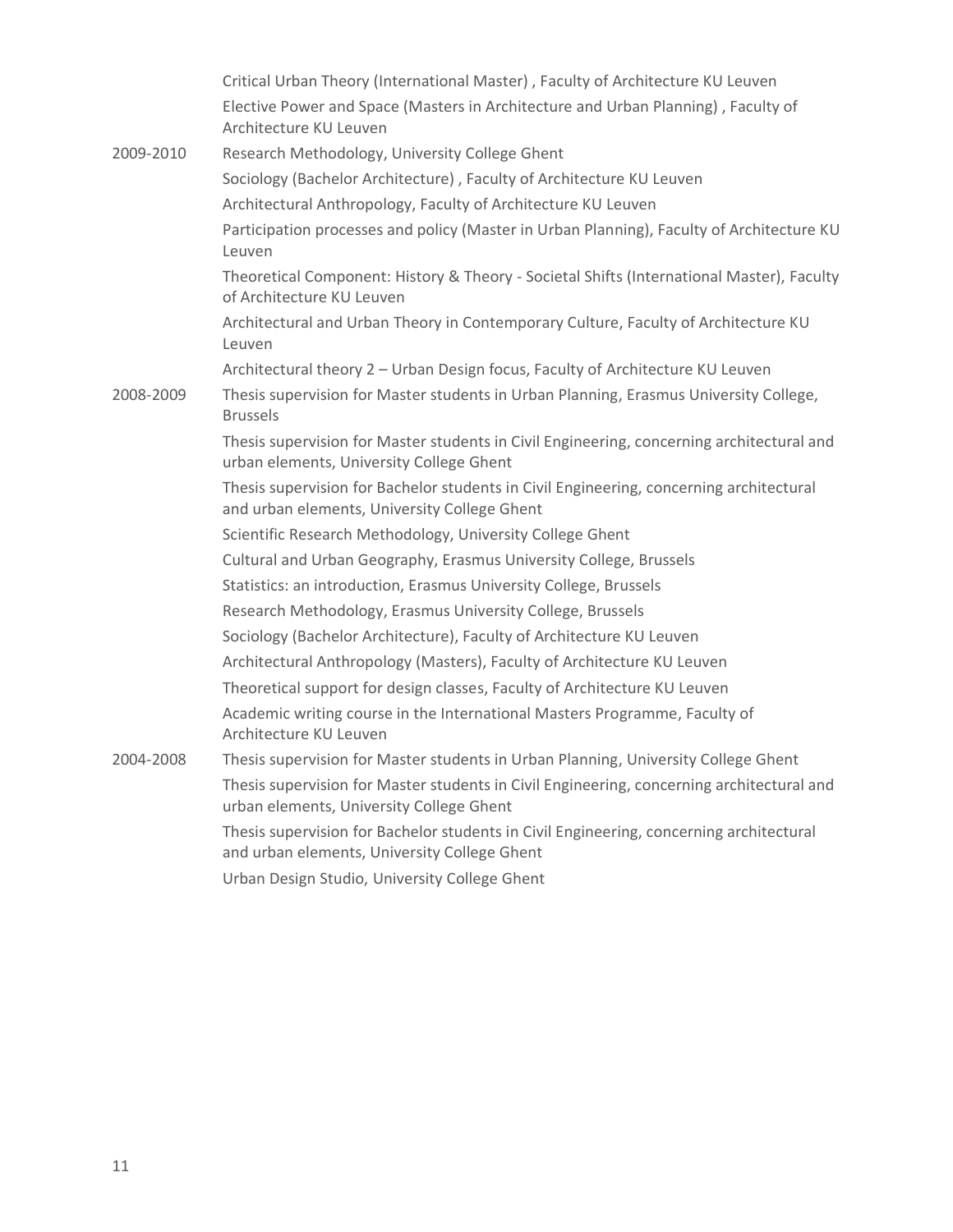## **Publications**

#### **Articles in internationally peer-reviewed academic journals**

- 9) Newton, C. (2021). The Role of Government Initiated Urban Planning Experiments in Transition Processes and Their Contribution to Change at the Regime Level*. Sustainability*, 13(5), 2419. <https://doi.org/10.3390/su13052419>
- 8) Rooij, R., Aalbers, K., Hausleitner, B., Newton, C., & Rocco, R. (2020). Education for the resilient city - Teaching and learning urban design and planning in (post-) COVID-19 times. *Proceedings of the Institution of Civil Engineers - Urban Design and Planning,* 1–12. <https://doi.org/10.1680/jurdp.20.00052>
- 7) Ertas, H., Pak, B., & Newton, C. (2019). An Operational Framework for an Online Community Based on the Commons, Dissensus and Shared Knowledge. Postdigital Science and Education. <https://doi.org/10.1007/s42438-019-00067-6>
- 6) Newton, C., & Schuermans, N. (2013). More than twenty years after the repeal of the Group Areas Act: housing, spatial planning and urban development in post-apartheid South Africa. *Journal of Housing and the Built Environment*, 28(4), 579–587.<https://doi.org/10.1007/s10901-013-9344-7>
- 5) Newton, C. (2013). The peoples housing process … getting the quality in the quantity? *Journal of Housing and the Built Environment*, 1–13 LA–English[. https://doi.org/10.1007/s10901-013-9349-2](https://doi.org/10.1007/s10901-013-9349-2)
- 4) Schuermans, N., & Newton, C. (2012). Being a young and foreign researcher in South Africa: Towards a postcolonial dialogue. *Singapore Journal of Tropical Geography*, 33(3), 295–300. [https://doi.org/10.1111/sjtg.12005\\_4](https://doi.org/10.1111/sjtg.12005_4)
- 3) Newton, C. (2012). Victoria Mxenge: a Story About More Than Women Building Their Community. *Urban Forum,* 23(2), 197–207.<https://doi.org/10.1007/s12132-012-9150-4>
- 2) De Decker, P., and Newton, C. (2010). Ob padcu utopije / At the fall of Utopia. *Urbani izziv/Urban Challenge*, 20(2), 5-13 and 74-82.
- 1) Newton, C. (2009). Ruimtelijk design vandaag: ontwerpen voor of met mensen? *Ruimte en Maatschappij*, 1(1), 60-67.

#### **Articles in other scientific journals**

- 6) Newton, C., Verstraete, J., & Maes, N. (2020). The Village People? 1M Homes Initiative. [https://doi.org/https://doi.org/10.47982/1mh.14](https://doi.org/https:/doi.org/10.47982/1mh.14)
- 5) Newton, C. & Vermeiren K. (2011) Blik op het Zuiden. *Agora* (27)2, 4-6
- 4) Van Look, E. & Newton, C. (2011) Stadsvernieuwing in 'booming' Addis Abeba. *Agora* (27)2, 24-27
- 3) Newton, C. (2010) Vrouwen die bouwen… *Agora*, (6 pages)
- 2) Loopmans, M., Leclerq, E., & Newton, C. (2009). Sociale Planning: Het ruimtelijk determinisme voorbij. *Ruimte en Planning*, 28(4), 3-8.
- 1) Newton, C. (2008). Wonen zoals iedereen? *Agora*, 24(3), 43-46.

#### **Articles in other professional journals**

- 3) Newton, C., Willems, E., Schipper, K., & Roorda, C. (2019). De circulaire stad van morgen. Inclusief en ruimtelijk verankerd. *Ruimte*, 68–71.
- 2) Newton, C. (2017) Ruimte voor activatie. Pilootprojecten terug in Omloop. in *Bodem* 5, 17-19.
- 1) Newton, C. (2016) Pilootprojecten Terug in Omloop. in: *Ruimte* 28, 80-84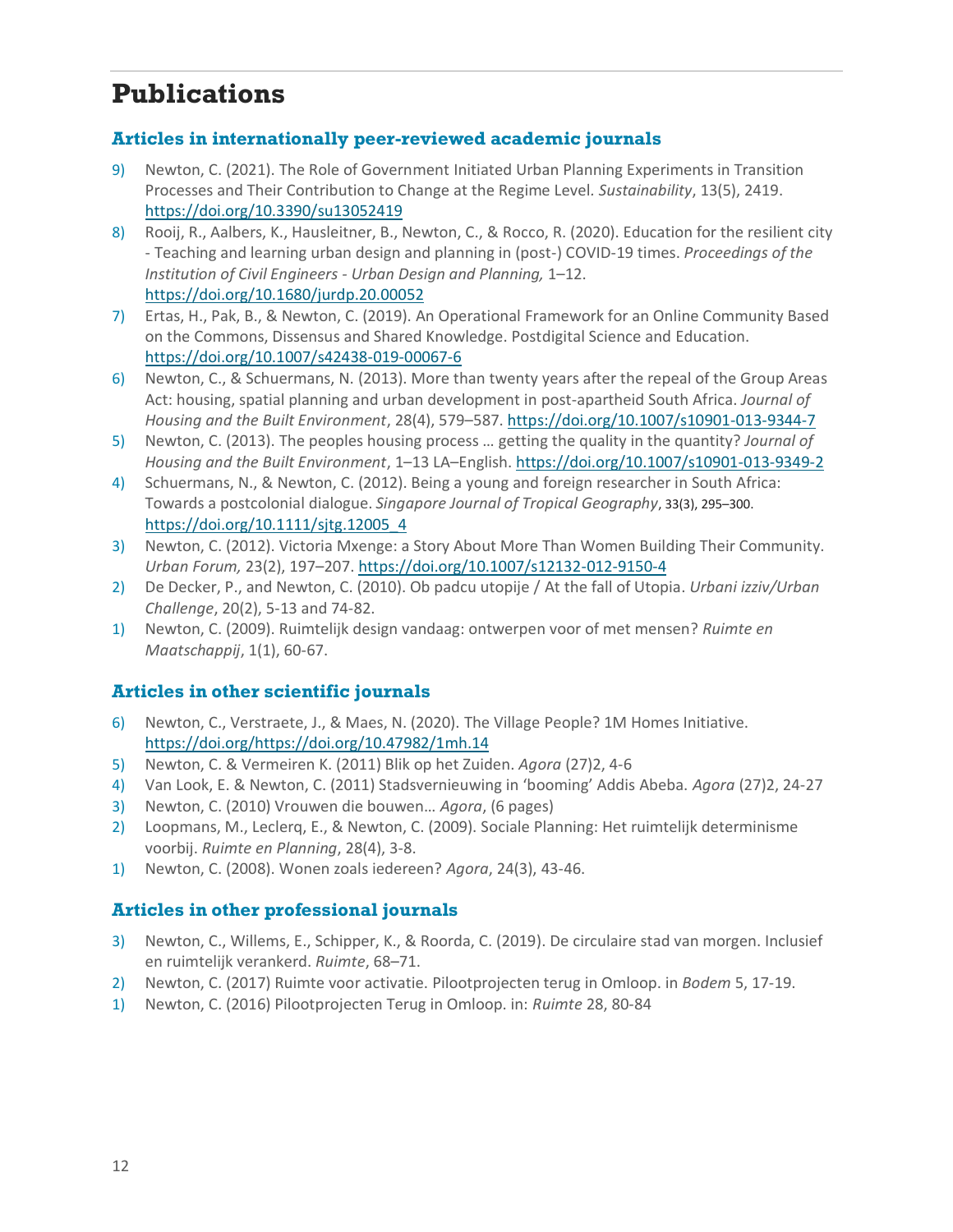### **Special Issues**

- 2) Newton, C., & Schuermans, N. (2013). More than twenty years after the repeal of the Group Areas Act: Housing, spatial planning and urban development in post-apartheid South Africa. *Journal of Housing and the Built Environment*, 28(4).<https://doi.org/10.1007/s10901-013-9344-7>
- 1) Newton, C. & Vermeiren K. (2011) Blik op het Zuiden. *Agora* (27)2, 4-6

#### **Published books - as (co-)author**

- 2) Boano, C., Hunter, W. and Newton, C. (2013) *contested Urbanism in Dharavi. Writings and Projects for the Resilient City.* London: The Bartlett's Development Planning unit, UCL.
- 1) Loopmans, M., Leclerq E., Newton C. (2011) *Plannen voor Mensen. Handboek sociaal-ruimtelijke planning*. Antwerpen, Garant.

#### **Publications - scientific editor**

- 3) Rocco, R., Newton, C., D'Alençon, L. M. V., Watt, A. van der, Babu, G., Caradonna, G., … Pessoa, I. T. (Eds.). (2021). *A manifesto for the just city*. [https://doi.org/https://doi.org/10.34641/mg.14](https://doi.org/https:/doi.org/10.34641/mg.14)
- 2) Rocco, R., Newton, C., Vergara, L., Pessoa, I., & Van de Watt, A. (2021). *The New Urban Normal. Sustainability and Resilience Post COVID-19*. Delft.
- 1) Newton, C., Tempst, W., Verheyen, J., Luyten, E., & Devoldere, S. (2016). *Pilootprojecten Terug in Omloop.* (C. Newton, Ed.).Vlaams Bouwmeester.

#### **Book chapter, (inter)nationally recognised publisher**

- 8) Lipietz, B., & Newton, C. (2016). Pedagogy for "real change": The DPU/ACHR partnership. In A. Deboulet (Ed.), *Rethinking Precarious Neighborhoods* (pp. 233–244). Agence Française de développement.
- 7) Boano, C., Newton, C., & Talocci, G. (2016). Towards an architecture of engagement: researching contested urbanism and informalities. In B. Campkin & G. Duijzings (Eds.), *Engaged Urbanism. Cities & Methodologies* (pp. 45–52). London: I.B. Tauris.
- 6) De Decker, P., & Newton, C. (2016). The impact of discourse on the development of a diversified residential future: a case study from Flanders. In: Sten Gromark, Mervi Ilmonen, Katrin Paadam and Eli Støa (eds), *Ways of Residing in Transformation Interdisciplinary Perspectives* (153-172). London: Ashgate.
- 5) Newton, C., & Pak, B. (2015). Virtuality and Fostering Critical Design Thinking: An Exploration of the Possibilities Through Critical Theory, Design Practices and Networked Learning. In P. Jandrić & D. Boras (Eds.), *Critical Learning in Digital Networks* (pp. 101–132). [https://doi.org/10.1007/978-3-](https://doi.org/10.1007/978-3-319-13752-0) [319-13752-0](https://doi.org/10.1007/978-3-319-13752-0)
- 4) Pak, B., & Newton, C. (2015). Eversion as a generative metaphor for situating virtual worlds in architectural design education. In G. Sue, M. Lee, B. Dalgarno, & B. Tynan (Eds.), *Virtual Worlds for Online Learning: Cases and Applications*. New York: NOVA Science
- 3) Newton, C., & Pak, B. (2012). Innovative Technologies for Invigorating Critical Thinking in Architectural Design. In K. Drazic (Ed.), *Eastern Surf\_Kernel Panic Control* (pp. 100–105). Open University of Velika Gorica.
- 2) De Decker, P., & Newton, C. (2012). Waarom de leeuw aan het bouwen sloeg. Bouwstenen voor een zoektocht naar de grondslagen van het Belgisch/Vlaamse woonmodel. In P. De Decker, B. Hubeau, I. Loots, & I. Pannecoucke (Eds.), *Zolang de leeuw kan bouwen.* (pp. 71–107). Antwerpen-Apeldoorn: Garant.
- 1) De Decker, P., Kesteloot, C., & Newton, C. (2008). Where are vulnerable people to live in a State obsessed with homeownership? In: Doherty J. & Edgar B. (ed.) *In my caravan I feel like Superman. Essays in honour of Henk Meert 1963-2006* (pp. 7-30). FEANTSA and the Centre for Housing Research, University of St Andrews.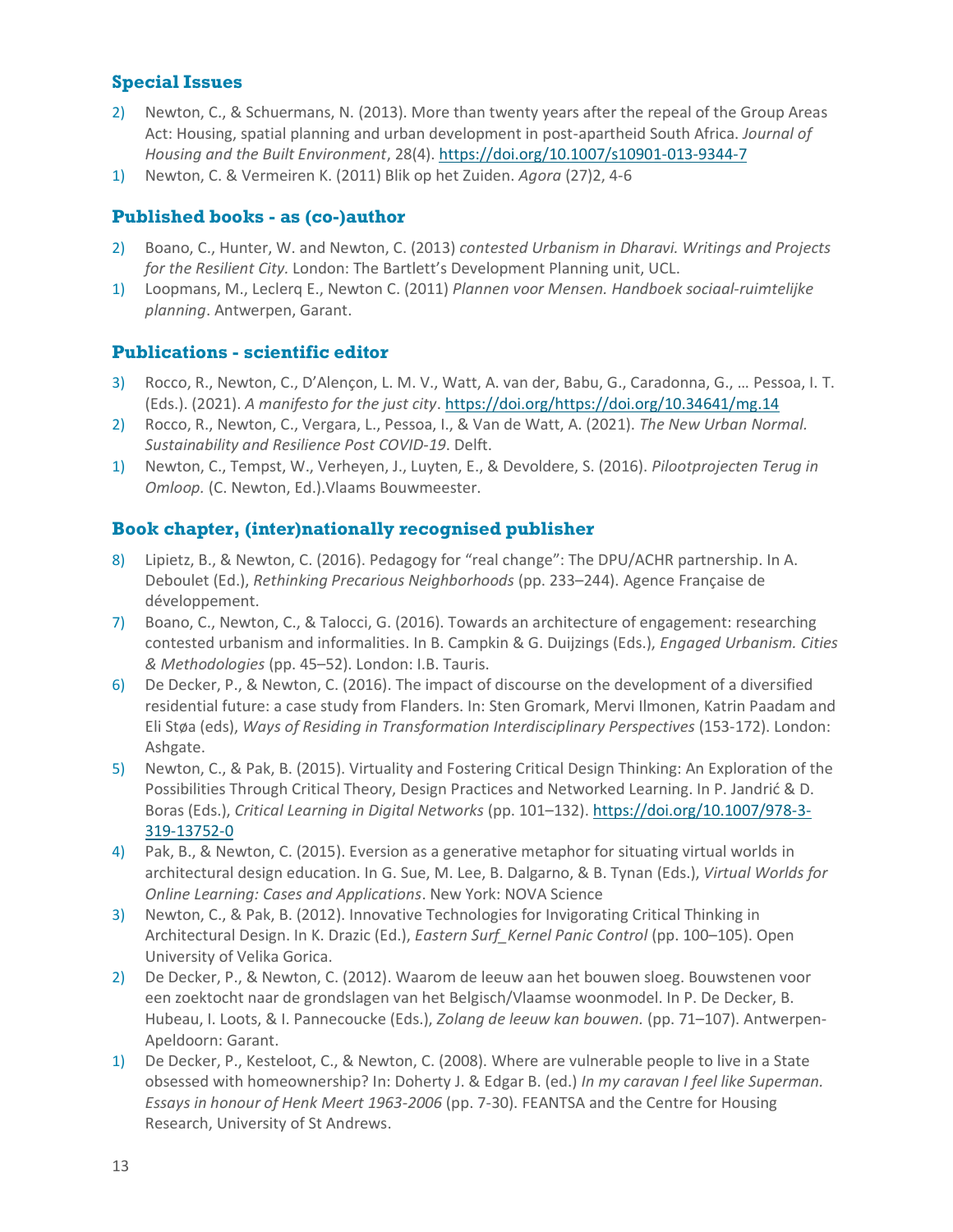#### **Other publications - as author**

- 2) Newton, C. (2019). Spatial Justice as a prerequisite for future planning and design. In D. Stead, G. Bracken, R. Rooij, & R. Rocco (Eds.), *Celebrating Spatial Planning at TU Delft 2008-2019* (p. 118). Delft.
- 1) Newton, C. (2015) A sense of design? In: *SummerLab Series 2014*. London: DPU.

#### **Papers at international conferences and symposia, published in full in proceedings (peer-reviewed)**

- 5) Pak, B., Newton, C., & Verbeke, J. (2012). Virtual Worlds and Architectural Education: A Typological Framework. In H. Achten, J. Pavlicek, J. Hulin, & D. Matejdan (Eds.), *Digital Physicality - Proceedings of the 30th eCAADe Conference* - Volume 1 (pp. 739–746). Prague.
- 4) Newton, C. (2010) UniverCity-Centre: the university as an anchor and its capacity for democratizing urban space. *African Perspective Conference: "The African city CENTRE: (re)sourced*. (25.09.09 – 28.09.09) Pretoria
- 3) Newton C. (2010) Haussmann revisited... Or how football 'beautifies' the Mother city. An inquiry into tourism mega-events and their impact on society. The case of FIFA 2010 in Cape Town. *Proceedings of the 4th International Colloquium on Tourism & Leisure*. July 6th – 9th Bangkok (Thailand)
- 2) Newton, C. (2008). The Reverse Side of the Medal: About Beautification Processes and the Effects for the 'Ordinary People'. In B. Wu & N. Dang (Eds.), *Proceedings of the Second ITSA Bi-Annual Conference. International Tourism Studies Association: Globalization, Tourism & Development: Mega Events and Urban Tourism* (pp. 146-157). Shanghai.
- 1) Newton, C. (2005). Bourdieu's "Effets de lieu" in the South African context or how urban planning can be a political weapon. In V. Van Acker & F. Witlox (Eds.), *De Belgische Geografendagen. Mobiliteit, Maatschappij en Milieu in kaart gebracht* (pp. 235-241). Zelzate: DCL Print&Sign.

#### **Reports**

- 2) Ghyselen, S., Newton C., Prignot, N., Deprez, B., le Maire J. & Prignot, I. (2010*) Raportage. Analyse des obstacles au développement de quartiers durables et solutions.* (pour le IBGE, Bruxelles).
- 1) Newton, C., Tempst, W., Verheyen, J., Luyten, E., & Devoldere, S. (2016*). Pilootprojecten Terug in Omloop.* (C. Newton, Ed.).Vlaams Bouwmeester.

#### **Miscellaneous**

- 2) TOOLBOX Ensemble d'immeubles hauts (February 2012, French and Dutch version). avec: Bernard Deprez, Juliette Duchange,Sophie Ghyselen, Xavier Guigue, Caroline Newton, Isabelle Prignot. Chercheurs en association momentannée La Cambre - Sint-Lucas
- 1) Micro etude de faisabilité: Le Parc du Peterbos demain (October 2011). Avec: Bernard Deprez, Juliette Duchange, Sophie Ghyselen, Xavier Guigue, Judith Le Maire, Caroline Newton, Isabelle Prignot.

## **Abstracts of presented papers at international conferences and symposia**

#### **Conference presentation double blind peer review of a full paper**

1) Newton, C. (2010) Haussmann revisited... Or how football 'beautifies' the Mother city. An inquiry into tourism mega-events and their impact on society. The case of FIFA 2010 in Cape Town.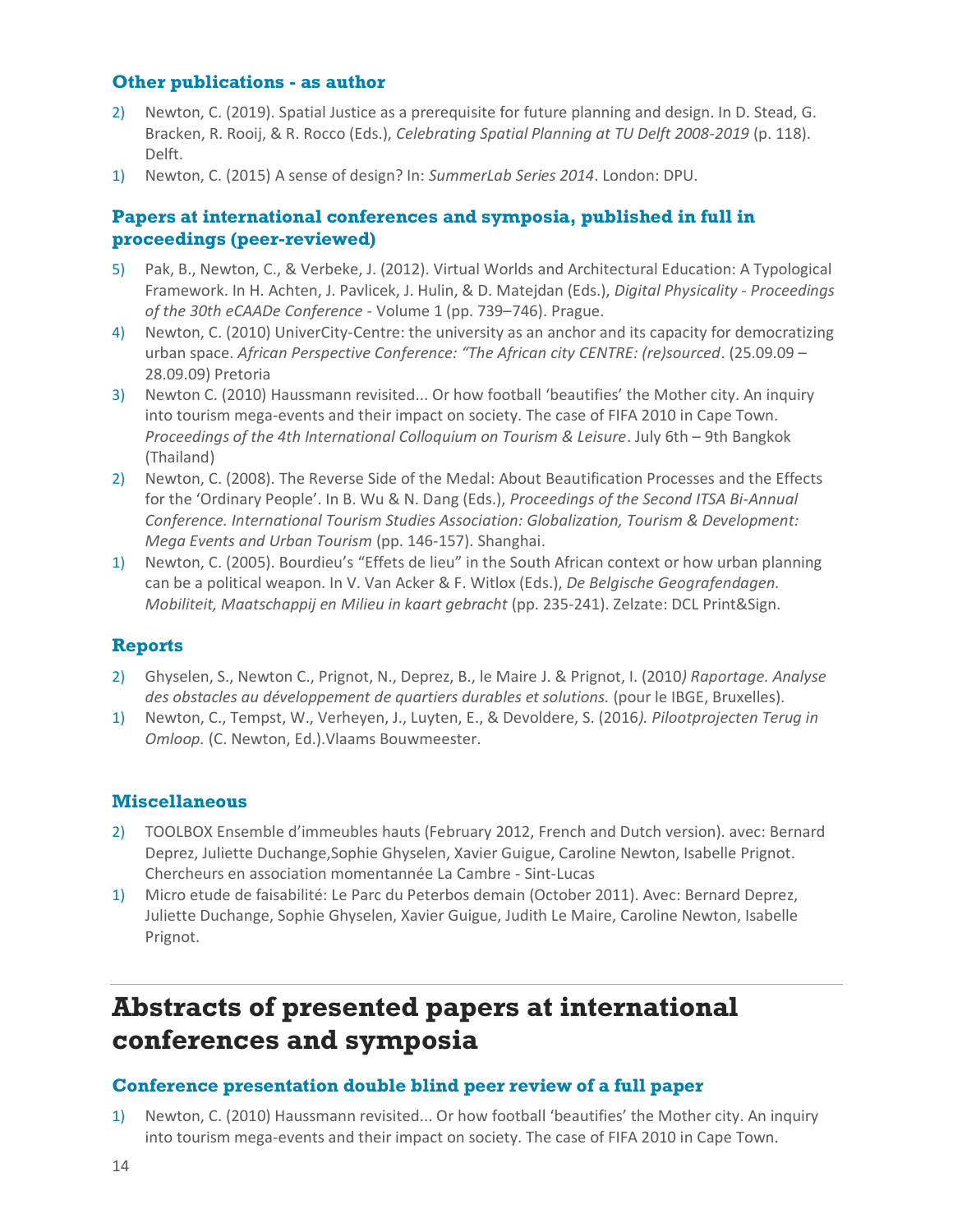Proceedings of the 4th International Colloquium on Tourism & Leisure. July 6th – 9th Bangkok (Thailand)

- 1) Newton, C. (2008). The Reverse Side of the Medal: About Beautification Processes and the Effects for the 'Ordinary People'. In B. Wu & N. Dang (Eds.), Proceedings of the Second ITSA Bi-Annual Conference. International Tourism Studies Association: Globalization, Tourism & Development: Mega Events and Urban Tourism. Shanghai. (12 pages)
- 1) Newton, C. (2009) UniverCity-Centre: the university as an anchor and its capacity for democratizing urban space. African Perspective Conference: "The African city CENTRE: (re)sourced. (25.09.09 – 28.09.09) Pretoria (8 pages)

#### **Conference presentation peer review of the abstract**

- 16) Newton C. & Olmos Herrera C. (2019) Drawing as Inquiry. RC 21 annual conference "In and Beyond the City: Emerging Ontologies, Persistent Challenges and Hopeful Futures" New Delhi, India
- 15) Newton C., (2018) On the temporality of soil as a (circular) resource.RGS2019. London.
- 14) Newton, C., Tempst, W., & Luyten, E. (2016). Spearheading urban transition in Flanders? The case of the PilotProjects. In ISOCARP 2016. "Cities we have vs. Cities we need." Durban.
- 13) Newton, C. (2016). The successful transferability of community driven housing programs in South-East Asia and the role of international NGOs. In ISOCARP 2016. "Cities we have vs. Cities we need." Durban.
- 12) Lipietz, B. & Newton C. (2015 ) Pedagogy for 'real change': the DPU/ACHR partnership. Urban Lab+ London Symposium. London
- 11) Newton, C. & Luyten E. (2015) Spearheading urban transition in Flanders. Part of 'Soil Contamination. From main concerns to solutions'. Global Soil Week 2015. Berlin
- 10) Newton, C. & Lipietz B. (2014) Strong academic & development organizations networks as a prerequisite for the co-creation of knowledge: The Case of the ACHR-DPU partnership. N-AERUS Conference 2014
- 9) Newton, C. (2014) Can innovative (non-)design instigate social change? AESOP Conference, Utrecht
- 8) Newton C. & Boano, C. (2014) Towards an urban design for development. AESOP Conference, Utrecht
- 7) Newton, C., Kelling, E., Boano, C, & Hunter, W. (2013) London's backyard informality. RC43 Housing conference Amsterdam,
- 6) Newton, C., Boano, C. & Hunter W. (2013) contested Urbanism in Dharavi. International Conference City Portraits: Mumbai Venice, Italy . April 09 2013
- 5) Newton, C. & De Decker P. (2013) Utopia beaten by Consumerism. Interdisciplinary Conference Communities at the Periphery: Perceptions and Representations of the French Banlieues. Banlieue Network, London 04 April 2013
- 4) Pak, B., Newton, C., & Verbeke, J. (2012). Virtual Worlds and Architectural Education: A Typological Framework. 30th eCAADe Conference, Prague, 12-14 September 2012.
- 3) Boie G. & Newton C. (2012) Resuscitating the architect The case of the fragile project. 2nd Anarchist Studies Network Conference, Loughborough University, 3-5 of September 2012.
- 2) Newton, C. (2012) UniverCity-Centre: the university as an anchor and its capacity for democratizing urban space. And from Outreach to Inreach. AAG Conference, New York february 2012.
- 1) Newton, C. & De Muynck T. (2010) Studie "Te veel de stenen, te weinig de mensen", verkennende inventaris Groepswonen in Vlaanderen. Studiedag Groepswonen (workshop co-housing). Ghent. 14.10.2010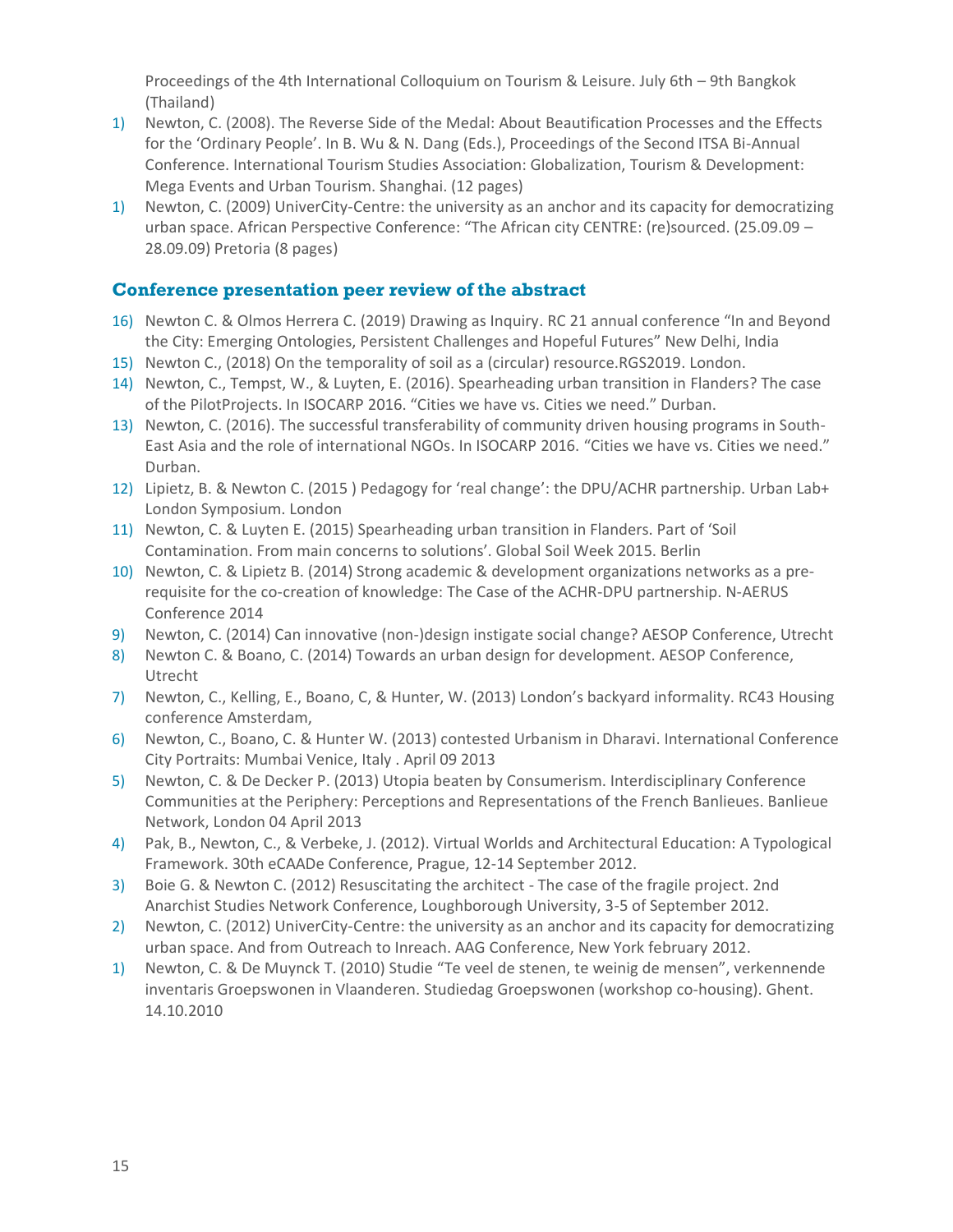#### **Abstracts of presented papers at international conferences and symposia, published in proceedings.**

- 16) Newton, C. & De Decker P. (2011) What is worst for (high-rise) social housing: neo-liberalism or environmentalism? Or both? The case of Flanders, Belgium. APNHR Conference in Hong Kong, 8-10 December 2011
- 15) Newton, C. & Boie G (2011) Resuscitating the architect in a technology-driven discipline The case of the fragile project. ENHSA/EAAE International Conference. Rethinking the Human in Technology-Driven Architecture. Center for Mediterranean Architecture, Technical University of Crete, Faculty of Architecture, Chania, Crete, Greece. 30-31.09.2011
- 14) Newton, C. & De Decker P. (2011) "The way things could have been" … An exploration into Stalnaker's possible worlds concept and its relevance for housing studies. ENHR Conference: 'Mixité' : an urban and housing issue ? Mixing people, housing and activities as the urban challenge of the future. Toulouse 5th to 8th of July 2011
- 13) Newton, C. & De Decker P. (2011) Social housing discourse in Flanders. ENHR Conference: 'Mixité' : an urban and housing issue ? Mixing people, housing and activities as the urban challenge of the future. Toulouse 5th to 8th of July 2011
- 12) Ghyselen, S., Newton, C., Prignot, N., Deprez, B., Le Maire, J. et Prignot, I. (2011 Sustainable neighbourhoods in Brussels. An analysis of the difficulties for the (re-)development of sustainable neighbourhoods and suggestions of possible methods and solutions. ENHR Conference: 'Mixité' : an urban and housing issue ? Mixing people, housing and activities as the urban challenge of the future. Toulouse 5th to 8th of July 2011
- 11) Newton, C. (2010) The N2 gateway project in Cape Town: relocation or forced removal? Paper presented at the Conference Neighbourhood Restructuring & Resident Relocation on 4/5 November 2010 at Delft University of Technology/OTB Research Institute for the Built Environment
- 10) De Decker, P., Newton, C. & Meeus, B., (2010). Destroying the Social Housing System from Within. Paper presented at the ISA World Conference RC43 "Housing Tenures: Alternatives and Issues". Goteborg
- 9) Newton C. (2010) From Ireland to Cape Town. An exploration into the benefits of comparative housing research for NGOs in the global South. Paper presented at the Comparative Housing Research Conference 'Approaches and Policy Challenges in a New International Era. Delft
- 8) De Decker, P., Meeus, B., & Newton, C. (2009). Only for Neat People. Paper presented at the ISA International Housing Conference. Housing Assets Housing People.
- 7) Newton, C. (2009). … And back to basics: Understanding the essence of house and home and its political consequences. Paper presented at the ENHR Conference. Changing Housing Markets: Integration and Segmentation.
- 6) Newton, C. (2008, 8, 9 & 10 may 2008). A moment of reflection about the construction of knowledge in a postmodern research set-up. Paper presented at the Global Conference "Intellectuals: Knowledge, Power, Ideas" Budapest, Hungary.
- 5) Newton C. (2007) Social capital and urban planning: spatial interrelations empowering the citydwellers. Paper presented at UPE7 (the 7th International Conference on Urban Planning and Environment). Bangkok, Thailand.
- 4) Newton, C. (2006) Shifting powers, women's impact on politics and policy. Paper presented at the Women's Leadership and Empowerment conference. (23, 24 & 25 juni 2006), Bangkok, Thailand (remark: the same paper was also accepted for the African Women in the Diaspora conference (22 juni 2006), Minneapolis, Minnesota, USA. Paper presentation and discussion panel. Overlap with the conference in Bangkok prevented me from attending.)
- 3) Newton C. (2005) Bourdieu's "Effets de lieu" in the South African context or how urban planning can be a political weapon. Paper presented at the sixth Biennial Conference of the Society of South African Geographers. Cape Town, South Africa.